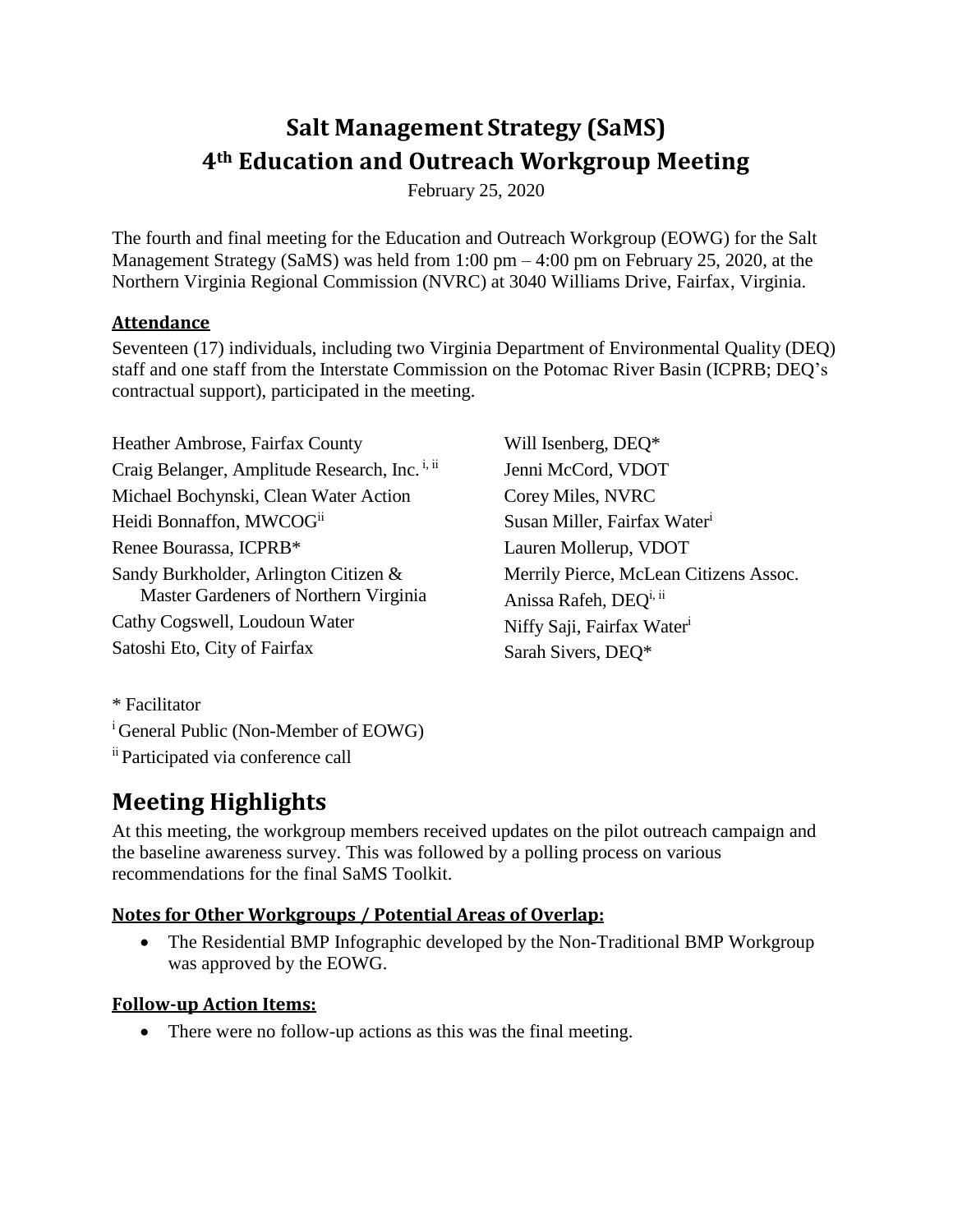## **Meeting Summary**

## **Introductions**

The meeting opened with brief introductory remarks from DEQ. Participants then briefly introduced themselves, providing their name and the organization they represent.

The meeting started with a re-cap of the 3<sup>rd</sup> [EOWG meeting](https://www.deq.virginia.gov/Portals/0/DEQ/Water/TMDL/SaMS/MeetingMaterials/EandOwg/Meeting4/SaMS_EOWG_Mtg_ReCap_of_3rd%20Mtg_2020225.pdf) from August 2019, followed by a summary of the recently completed awareness survey and the pilot outreach campaign. This was followed by a discussion and voting on the various workgroup products and recommendations.

## **Awareness Survey**

Craig Belanger of Amplitude Research, Inc. presented the results of the *2019 Northern Virginia Winter Salt Impact Survey*. The survey presents a baseline for the beliefs, attitudes, and behaviors of Northern Virginia residents concerning salt usage and impacts during a winter ever. The [SaMS Baseline Awareness Survey Summary](https://www.deq.virginia.gov/Portals/0/DEQ/Water/TMDL/SaMS/MeetingMaterials/EandOwg/Meeting4/SaMS_BaselineAwarenessSurveySummary.pdf) and the [SaMS Baseline Awareness Survey](https://www.deq.virginia.gov/Portals/0/DEQ/Water/TMDL/SaMS/MeetingMaterials/EandOwg/Meeting4/SaMS_AwarenessSurveyCrosstabs_NVSaltImpact010619.xlsx)  [Data Summary spreadsheet](https://www.deq.virginia.gov/Portals/0/DEQ/Water/TMDL/SaMS/MeetingMaterials/EandOwg/Meeting4/SaMS_AwarenessSurveyCrosstabs_NVSaltImpact010619.xlsx) can be found on the SaMS website.

Only people who lived in the Northern Virginia region were included in the survey. The number of survey respondents per area and the ethnicity/race of the respondents are proportional to the population in the targeted area.

The survey can be used as a benchmark to see how the beliefs, attitudes, and behaviors of area residents change after the implementation of the SaMS Toolkit over the next few years. Among many things, the survey results show people know the least about the impacts of salt use, in particular the impacts to drinking water. Additionally, the survey results show people are open to support reductions in salt use on roads, shopping centers, places of work, other public places, and at home if they knew of the impacts of salt use on drinking water and the environment in addition to being open to reducing or eliminating their travel during winter storms if salt use had to be reduced.

It was noted by a workgroup member that the next iteration of the survey should examine the question regarding application rates of "deicer" and "abrasive for traction" since survey respondents might get the two options conflated. This was based on the possibility that some people may use deicing salt as an abrasive.

The survey was completed by a panel of respondents that Amplitude Research typically uses. The survey was only offered in English.

## **Pilot Outreach Campaign**

The Pilot Outreach Campaign was based on a [plan](https://www.deq.virginia.gov/Portals/0/DEQ/Water/TMDL/SaMS/MeetingMaterials/EandOwg/Meeting4/SaMS_EOWG_Pilot_Outreach_Plan_201909.pdf) developed in previous EOWG meetings. The execution of the campaign was split into two sections: (1) a social media/e-newsletter campaign and (2) a community listening session. A [Summary and Outcomes of SaMS Pilot Outreach](https://www.deq.virginia.gov/Portals/0/DEQ/Water/TMDL/SaMS/MeetingMaterials/EandOwg/Meeting4/SaMS_EOWG_PilotCampaignSummaryandOutcomes.pdf)  [Campaign,](https://www.deq.virginia.gov/Portals/0/DEQ/Water/TMDL/SaMS/MeetingMaterials/EandOwg/Meeting4/SaMS_EOWG_PilotCampaignSummaryandOutcomes.pdf) including lessons learned, was provided to the workgroup. Both events were judged to be successful based on the metrics gathered.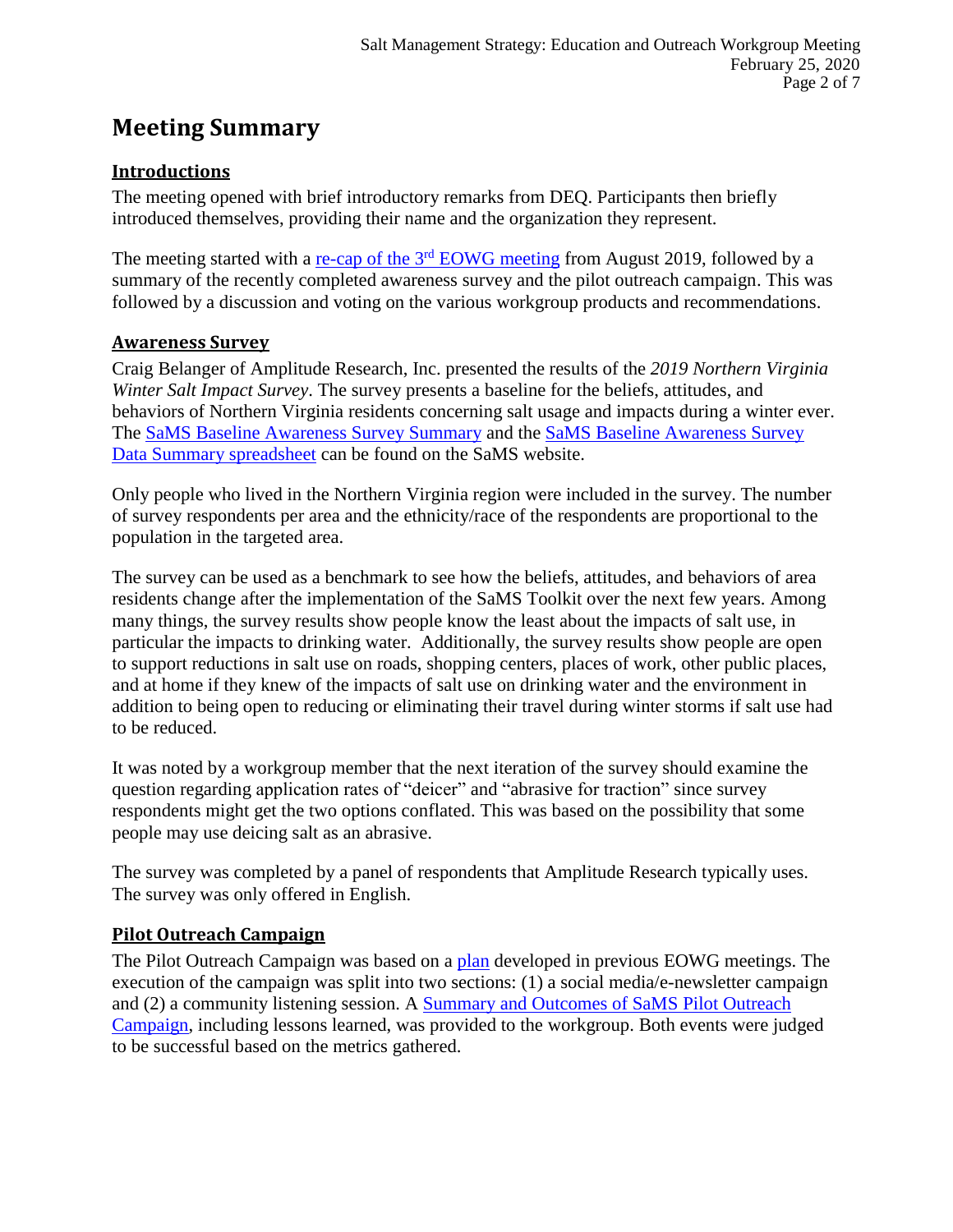### *Social Media/E-Newsletter Campaign*

This campaign was conducted in two steps over two weeks: (1) an introduction to SaMS over the week of November 18 through 24, 2019 and (2) an awareness-building campaign of the pros and cons of deicer use over the week of December 9 through 15, 2019. The language for each of these two steps was developed by the EOWG, but organizations could adjust the language to suit their audience.

There were 35 total digital communications that garnered an audience of almost 21,000 impressions. Traffic to the DEQ SaMS website increased by 400-700% during the campaign. Posts by organizations that used their own language in the social media posts were more successful than the posts that used the provided language. Social media posts with the infographic were more successful than posts without an infographic.

#### *Community Listening Session*

The listening session was held on December 3, 2019, at the Kings Park Community Library in Burke, Virginia. Twelve members of the EOWG and thirteen members of the public attended the meeting. The first half of the event was information sharing through table displays and a presentation. During the second half of the event, the attendants broke out into smaller discussion groups to discuss messaging and outreach efforts.

Recommendations from the public at the listening session included support for a positive tone in the messaging, encouragement to focus on drinking water impacts and actions that individuals can take to reduce their deicer use, and there was a general willingness to change personal behavior.

There was a survey provided at the event, but no conclusions were drawn due to the small number of completed surveys.

#### **Discussion of Workgroup Products and Recommendations/Final Polling**

The workgroup members discussed the products and then took a poll for whether or not to include the products in the final SaMS Toolbox. Since this was the last workgroup meeting, no additional edits will be made to the products before inclusion in the SaMS Toolbox.

Discussions during the polling process are noted in the results below. If there was no discussion on the topic, just the polling results are noted.

DEQ explained the polling process used in the meeting to document workgroup decisions. Each organization got one vote by holding up the card corresponding with their answer. A green card meant "We are in support of it," a yellow card meant "We can live with it," a red card meant "We cannot live with it." The specific vote for each organization is not included in the meeting summary; however, the total number of votes in each category is listed. Note: When provided, the reasons for votes of "We can live with it" are provided below the poll results. There were no "We cannot live with it" votes, and therefore in all cases consensus was achieved.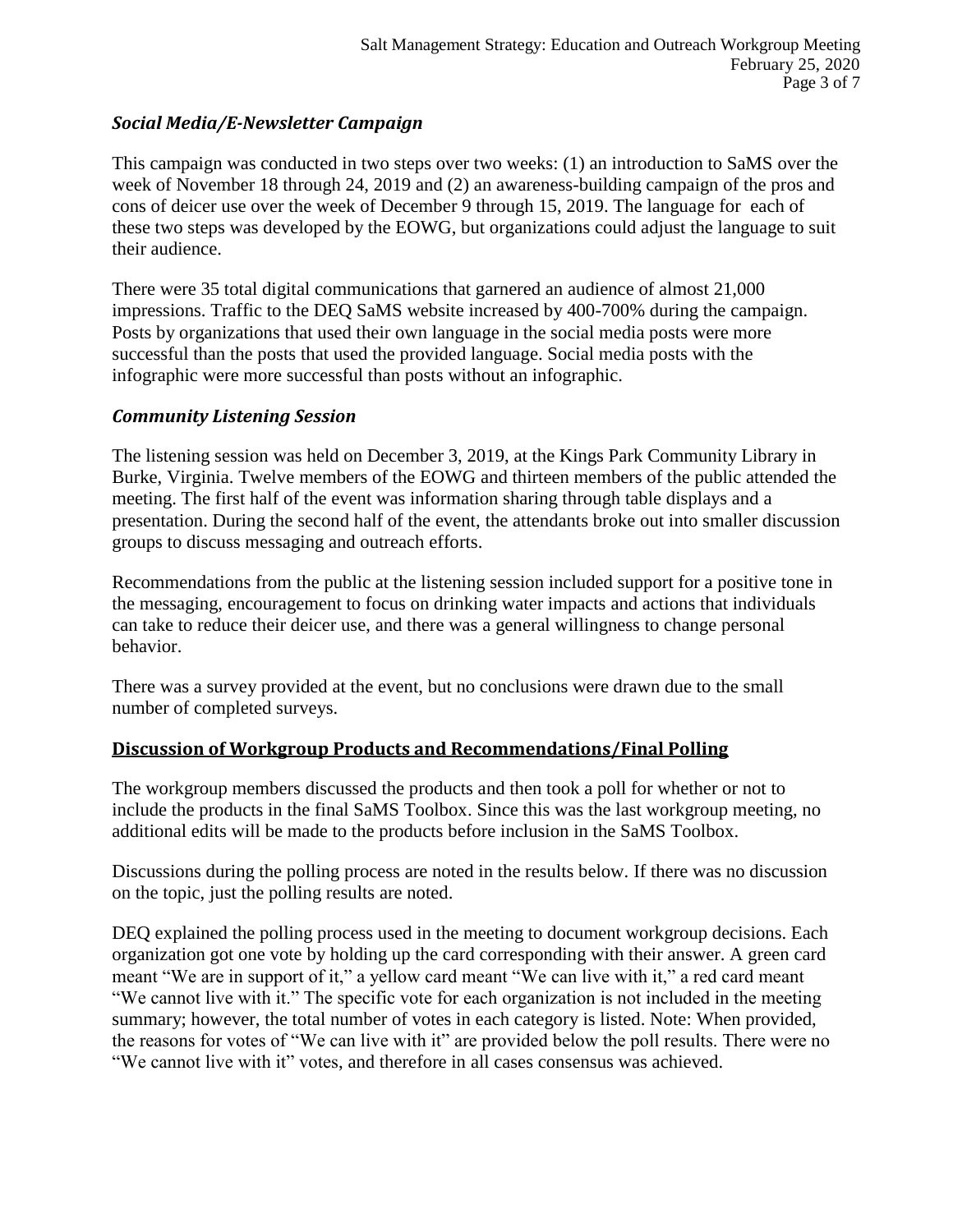### *Baseline Awareness Survey*

There was a discussion on the recommendations that should be included in the SaMS Toolkit based on the results of the [Baseline Awareness Survey.](https://www.deq.virginia.gov/Portals/0/DEQ/Water/TMDL/SaMS/MeetingMaterials/EandOwg/Meeting4/SaMS_BaselineAwarenessSurveySummary.pdf) A few notes from the discussion:

- The spreadsheet can be used by organizations to help target the location and message of outreach efforts.
- There was support for highlighting the public's openness to change their behavior and expectations.
- Follow-up surveys could consider additional questions to better target messaging, explore more specific topics, or explore how the season or weather influence answers.
- It is important to implement the SaMS Toolkit before conducting the survey again.
- Wait three winter seasons before conducting the survey again. Since the SaMS Toolkit will not be available until mid-winter 2020/2021, that gives two full winters to implement awareness campaigns before surveying again.
- Workgroup members noted that the new road condition reporting feature by the Waze [app](https://www.virginiadot.org/newsroom/statewide/2019/waze-launches-snow-warning-feature-ahead-of-winter-season12-11-2019.asp) may have an impact on deicer application over this three-year time period as well.

 $POLL$  — One poll was taken for the following group of recommendations:

- Include the [SaMS Baseline Awareness Survey Summary](https://www.deq.virginia.gov/Portals/0/DEQ/Water/TMDL/SaMS/MeetingMaterials/EandOwg/Meeting4/SaMS_BaselineAwarenessSurveySummary.pdf) and the SaMS Baseline [Awareness Survey Data Summary spreadsheet](https://www.deq.virginia.gov/Portals/0/DEQ/Water/TMDL/SaMS/MeetingMaterials/EandOwg/Meeting4/SaMS_AwarenessSurveyCrosstabs_NVSaltImpact010619.xlsx) as appendices.
- Recommendation to reconduct the survey after 3 winter seasons. Before conducting the survey again, the content should be reviewed.
- Recommendation to include the following survey results in the SaMS Toolkit: residents are open to change their practices around their property with more education about the environmental impacts, there is an opportunity to create more public awareness, and people are willing to change their behavior with an improved awareness of the impacts.

Green: 8, Yellow: 0, Red: 0.

## *Pilot Outreach Campaign*

The guide for the pilot outreach campaign was the [SaMS Education and Outreach Final Pilot](https://www.deq.virginia.gov/Portals/0/DEQ/Water/TMDL/SaMS/MeetingMaterials/EandOwg/Meeting4/SaMS_EOWG_Pilot_Outreach_Plan_201909.pdf)  [Outreach Campaign Communications Plan.](https://www.deq.virginia.gov/Portals/0/DEQ/Water/TMDL/SaMS/MeetingMaterials/EandOwg/Meeting4/SaMS_EOWG_Pilot_Outreach_Plan_201909.pdf) The final document was the [SaMS Education and](https://www.deq.virginia.gov/Portals/0/DEQ/Water/TMDL/SaMS/MeetingMaterials/EandOwg/Meeting4/SaMS_EOWG_PilotCampaignSummaryandOutcomes.pdf)  Outreach Pilot [Campaign Summary and Outcomes.](https://www.deq.virginia.gov/Portals/0/DEQ/Water/TMDL/SaMS/MeetingMaterials/EandOwg/Meeting4/SaMS_EOWG_PilotCampaignSummaryandOutcomes.pdf) The SaMS Toolkit will provide a summary of the campaign and the lessons learned from the effort.

POLL: Include the two documents in the SaMS Toolkit as appendices. Include the recommendations and lessons learned in the body of the SaMS Toolkit. Green: 9, Yellow: 0, Red: 0.

## *Guide for Developing Education and Outreach Materials*

The [SaMS Guide for Developing Education and Outreach Materials](https://www.deq.virginia.gov/Portals/0/DEQ/Water/TMDL/SaMS/MeetingMaterials/EandOwg/Meeting4/SaMS_EOWG_Development_Principles_2020025.pdf) are the 5 principles developed through the EOWG for consistent, unified SaMS messaging. The workgroup agreed that these 5 principles would make a good tear-away page in the SaMS tool-kit that can stand alone.

Poll: Include the Guide in the SaMS Toolkit. Green: 8, Yellow: 1, Red: 0.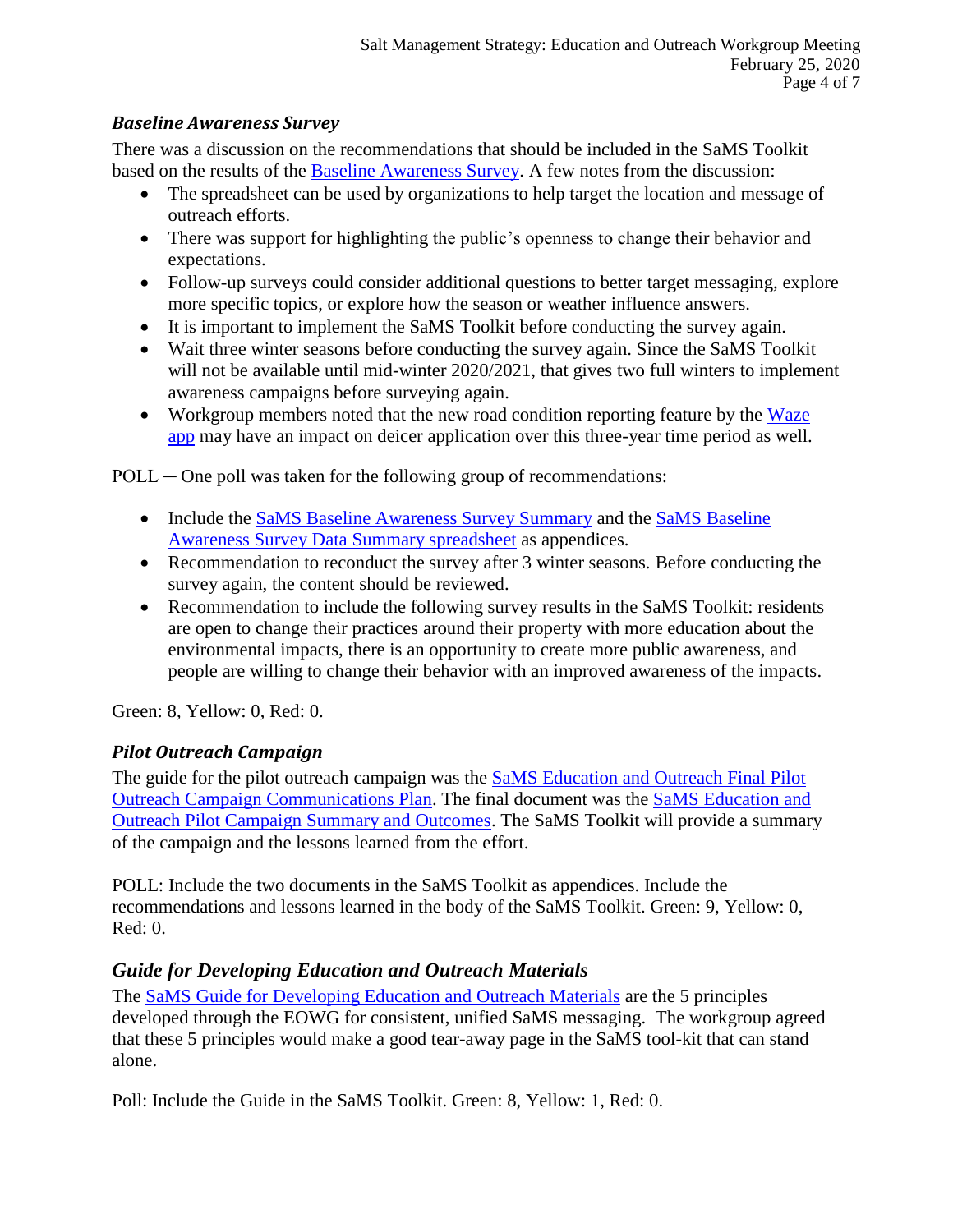Yellow Card Concern: Five is too many on the list. Three or less is better.

#### *SaMs Messages*

The messaging used in the Pilot Outreach Campaign includes the tagline *Winter Salt Smart*, the hashtag #WinterSaltSmart, the [SaMS Awareness Infographic,](https://www.deq.virginia.gov/Portals/0/DEQ/Water/TMDL/SaMS/MeetingMaterials/EandOwg/Meeting4/SaMS_Awareness_Infographics.zip) and the [SaMS Awareness 1-page](https://www.deq.virginia.gov/Portals/0/DEQ/Water/TMDL/SaMS/SaMS_1pg_flyer_201910.pdf)  [Flyer.](https://www.deq.virginia.gov/Portals/0/DEQ/Water/TMDL/SaMS/SaMS_1pg_flyer_201910.pdf)

The hashtag #learnaboutsalt did not perform well so it was taken out of the materials.

The messaging can be used by SaMS organizations when conducting outreach on salt management.

POLL: Include these messages in the SaMS Toolkit. Green: 10, Yellow: 0, Red: 0.

### *Mascot / Outreach Ads / Coloring Sheet*

POLL: Do not include the mascot and flyers that were previously developed in the SaMS Toolkit. Green: 10, Yellow: 0, Red: 0.

#### *Infographic: Best Management Practices for Residents*

The Non-Traditional BMP Workgroup developed the [Residential Best Practices](https://www.deq.virginia.gov/Portals/0/DEQ/Water/TMDL/SaMS/MeetingMaterials/EandOwg/Meeting4/ResidentsInfo_Infographic.zip) Infographic. The graphic will be included on a future website for organizations to use.

There was concern over the photo used in the graphic since the man's head is not visible and because it was a man. It was noted that the information in the graphic should focus more on the lesser-known aspects of deicer application BMPs.

POLL: Include the Resident BMP Infographic as-is as a resource in the SaMS Toolkit and encourage organizations to provide their own context to the infographic through a caption. For example, that context can include why exercising these practices are important. Green: 10, Yellow: 0, Red: 0.

#### *SaMS Logo and Use Policy*

The [SaMS Logo and Use Policy](https://www.deq.virginia.gov/Portals/0/DEQ/Water/TMDL/SaMS/MeetingMaterials/EandOwg/Meeting4/SaMS_EOWG_Logo_Use_Guidelines_2020025.docx) were developed by an EOWG subcommittee. It is a guideline document to ensure the use of the logo is standardized and within the standards of the SaMS process.

The use of the logo would be approved through a communications subcommittee that will be formed at a later date. The governance body of the final SaMS Toolkit will be the one to initiate the subcommittee development. The subcommittee will have oversight of how the logo is used. The guidelines are a starting point, but they can be changed depending on future discussions. The guidelines' intent is to have the SaMS organizations speaking in "one voice" when using the logo.

Workgroup member suggestions for the Policy:

- The version and date of the guidelines should be tracked within the document.
- The asterisk note in the document could be a subheading of *Logo Use*.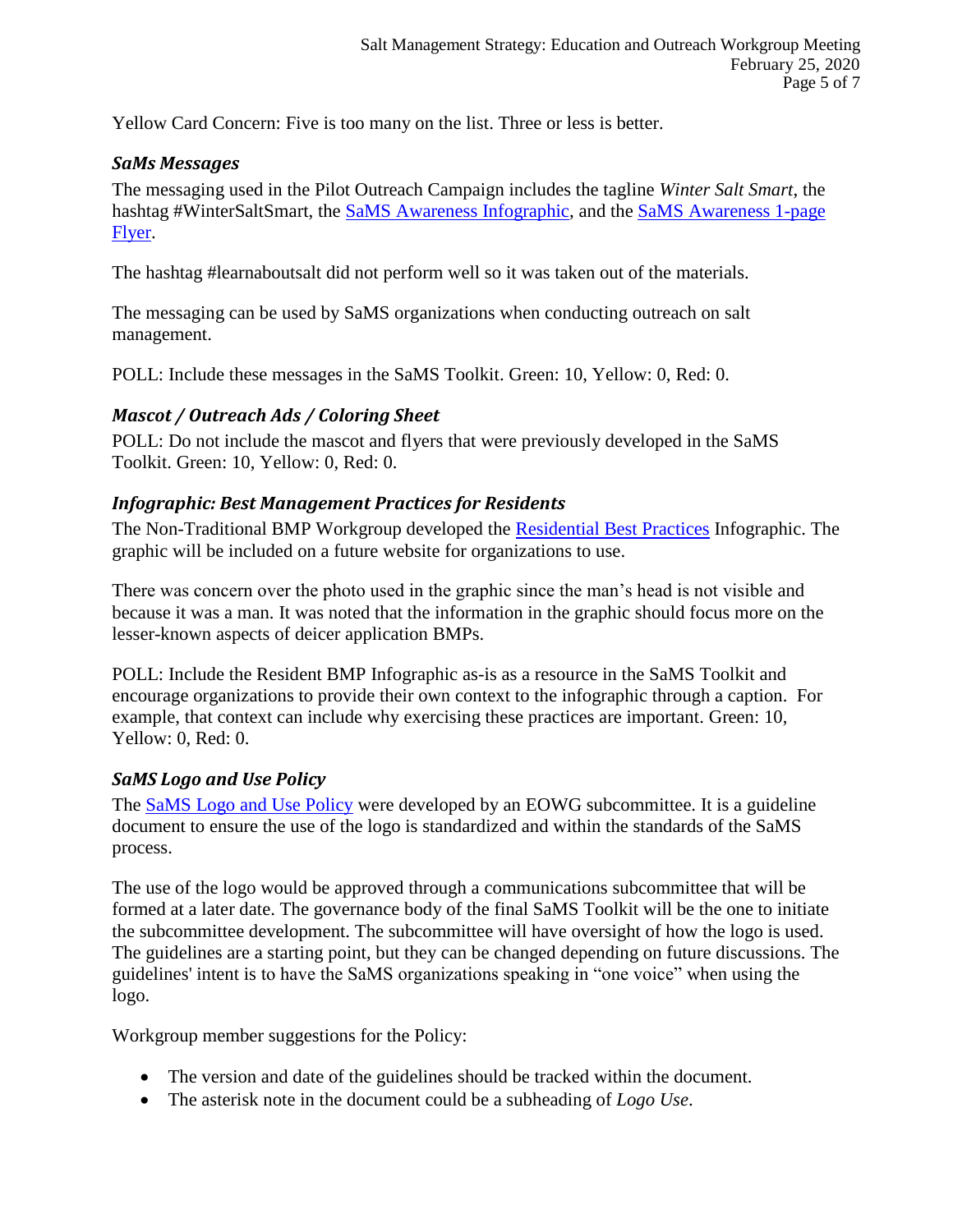Workgroup member suggestions for the communications subcommittee:

- The subcommittee should have people from a variety of organizations (similar to how the SAC is setup).
- One of the first orders of business for the subcommittee is to determine voting rules, which should include considerations for how to deal with no response from voting members.

POLL: Approval of the SaMS Logo and Use Policy with the member suggestions noted above. Green: 8, Yellow: 1, Red: 0.

Yellow Card Concerns: Version tracking is important.

POLL: Create a communications subcommittee in the next year to implement the recommendations. Green: 7, Yellow: 2, Red: 0.

Yellow Card Concerns: It is unclear who will set up the communication subcommittee and there is concern that it may overlap with many existing governance structures. More information on the process is needed.

### *Funding Opportunities*

A [List of Funding Opportunities Identified for SaMS at Large](https://www.deq.virginia.gov/Portals/0/DEQ/Water/TMDL/SaMS/MeetingMaterials/EandOwg/Meeting4/SaMS_IP_Funding_Opportunities.pdf) was developed for an earlier EOWG meeting.

POLL: Include the possible funding opportunities as a resource in the SaMS Toolkit with a note that these are only possible opportunities and that the list is not exhaustive. Green: 8, Yellow: 0, Red: 0

## *Recommendations for Future Action and/or Conclusions*

POLL: A future recommendation to develop an education and outreach program, in collaboration with professional educators, that focuses on grades K-12. Green: 6, Yellow: 1, Red: 0

Yellow Card Concerns: It is unclear what the agency roles would be in this process.

#### *Recommendation to Maintain Education and Outreach Program*

POLL: Include a recommendation in the SaMS Toolkit to accelerate and maintain the pace of the current education and outreach program to raise awareness on this topic. Green: 7, Yellow: 1, Red: 0

No additional recommendations were made by the workgroup.

#### **Meeting Wrap-up:**

The Northern Virginia Regional Commission will most likely take the leadership role over the SaMS Toolkit implementation once the product has been finalized.

Handouts from the meeting are available on the SaMS Meeting Materials [website.](https://www.deq.virginia.gov/SaMS/MeetingMaterials.aspx)